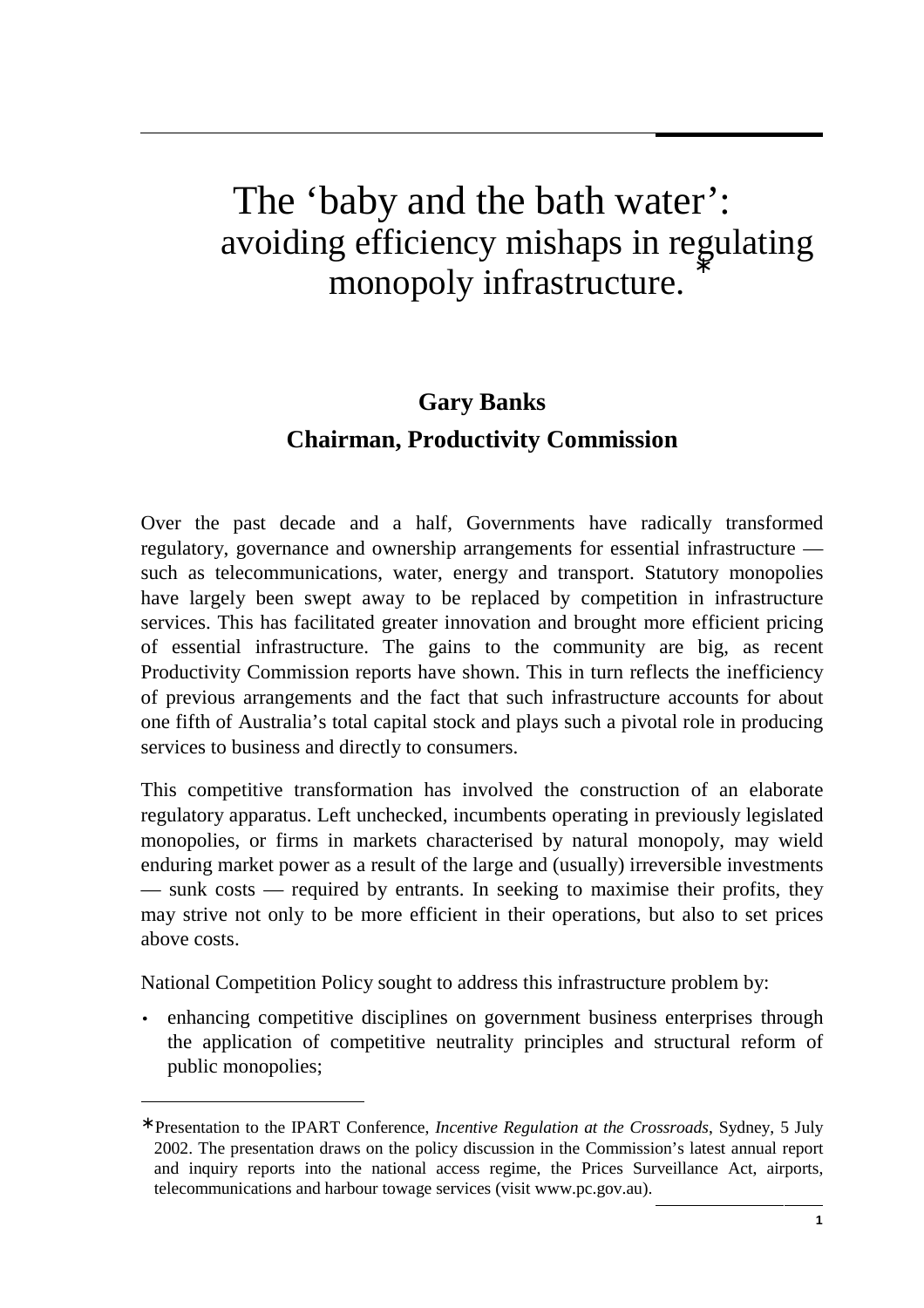- establishing in each jurisdiction arrangements to oversee prices charged by utilities and other corporations with substantial monopoly power; and
- establishing rules to enable potential competitors to gain access to the services of significant monopoly infrastructure.

There are also specific arrangements for sectors such as telecommunications, where the initial lack of competition and the fast pace of change meant that the Government was reluctant to rely on general trade practices law.

Given the 'experimental' nature of some of these reforms, and the potential for them to generate costs as well as benefits, it was envisaged at the outset that there would need to be independent reviews of the new regulatory arrangements after a few years. A recent suite of Productivity Commission inquiries — encompassing reviews of the National Access Regime, telecommunications competition regulation, airport services pricing, rail reform, harbour towage services and the Prices Surveillance Act — has provided the opportunity for an independent and public stocktake of key elements of the pro-competition regulation governing Australia's economic infrastructure.

When I accepted IPART's invitation to discuss the Commission's views in these areas, I was confident that our reports on the National Access Regime and the Prices Surveillance Act would have been released. Unfortunately that is not the case, which means that I am obliged to stay at a higher level of generality than otherwise.

The Commission has generally found that there are legitimate grounds for maintaining regulatory oversight of some form in the areas it analysed. However the current regulatory framework is not free from flaws, risks and some important unresolved issues.

These issues, captured by the familiar 'baby's bathwater' analogy in the title, constitute the main focus of my talk today. Those who have read some of the Commission's reports, including our most recent Annual Report, will recognise the themes. However, they bear repeating, especially at a conference with 'crossroads' in the title, because in the Commission's view how regulatory structures develop from this point on is of considerable importance to Australia's future.

# **Competition is not an end in itself**

National Competition Policy and related policies were based on an understanding by all governments that, by and large, competition leads to greater productivity, stronger incentives for innovation, lower costs and improved service, and so eventually to higher incomes. It is broadly understood by regulators — as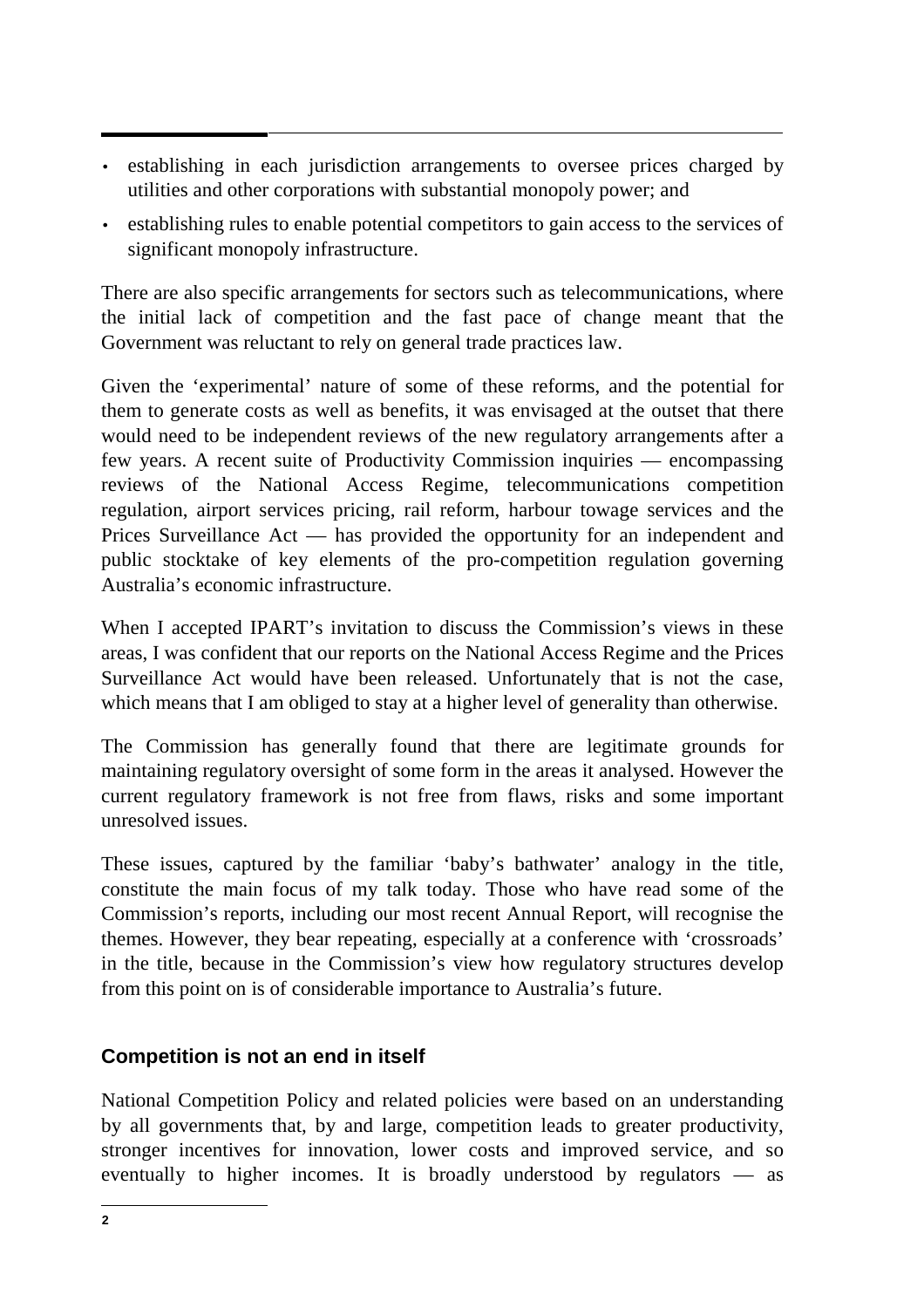emphasised by Hilmer back in 1993 — that competition itself is not the goal of competition regulation, but a means of achieving higher standards of living for Australians.

Even so, the notion of exposing former monopolies to competitive disciplines is so alluring, the political rhetoric so compelling and the statutes themselves so structured, that at times regulators may understandably give undue emphasis to achieving competition and push the fundamental objective of efficiency into the background. In the context of infrastructure regulation, this poses several risks for regulators and to adjudicators of competition regimes.

# 'Perfect' competition would be costly

First, and most importantly, the trigger for regulatory action must not just be a departure from some competitive ideal. Entry barriers and market power lie on a continuum, with some market structures and outcomes closer to those of perfect competition than others, but none attaining that theoretical abstraction. The costs of a particular unconstrained market outcome depend on what alternative is realistically achievable. Given the compliance, administrative and other more significant costs of regulation, there is limited scope for beneficial policy interventions in markets that remain 'workably' competitive.

The more sophisticated regulators (such as those here present!) no doubt accept this. However, tolerance for imperfection in competition seems to be rather lower for infrastructure than for other sectors of the economy, despite the fact that the costs of regulatory error may well be higher — a point I'll get back to.

In its telecommunications inquiry, the Commission recommended that one way of reducing the risk of interventions in workably competitive markets was to set a stricter threshold for regulatory action. We proposed that a necessary hurdle for declaring a service was an expectation that this would promote a *substantial* increase in competition, not just any increase.

One example of where this would have made a difference is the recent declaration of CDMA mobile services by the ACCC. It appears that a major rationale for declaring CDMA was to give equal regulatory treatment to two functionally close technologies. However, the likelihood is that any increment to competition from declaring CDMA will be relatively slight at best.

Another dimension of 'workable' competition is how quickly any market power is likely to be eroded. Market power may be high, but short-lived, as new technologies compete with the old or as services converge. In telecommunications services, wireless local loops, new fibre optic networks and additional satellite services are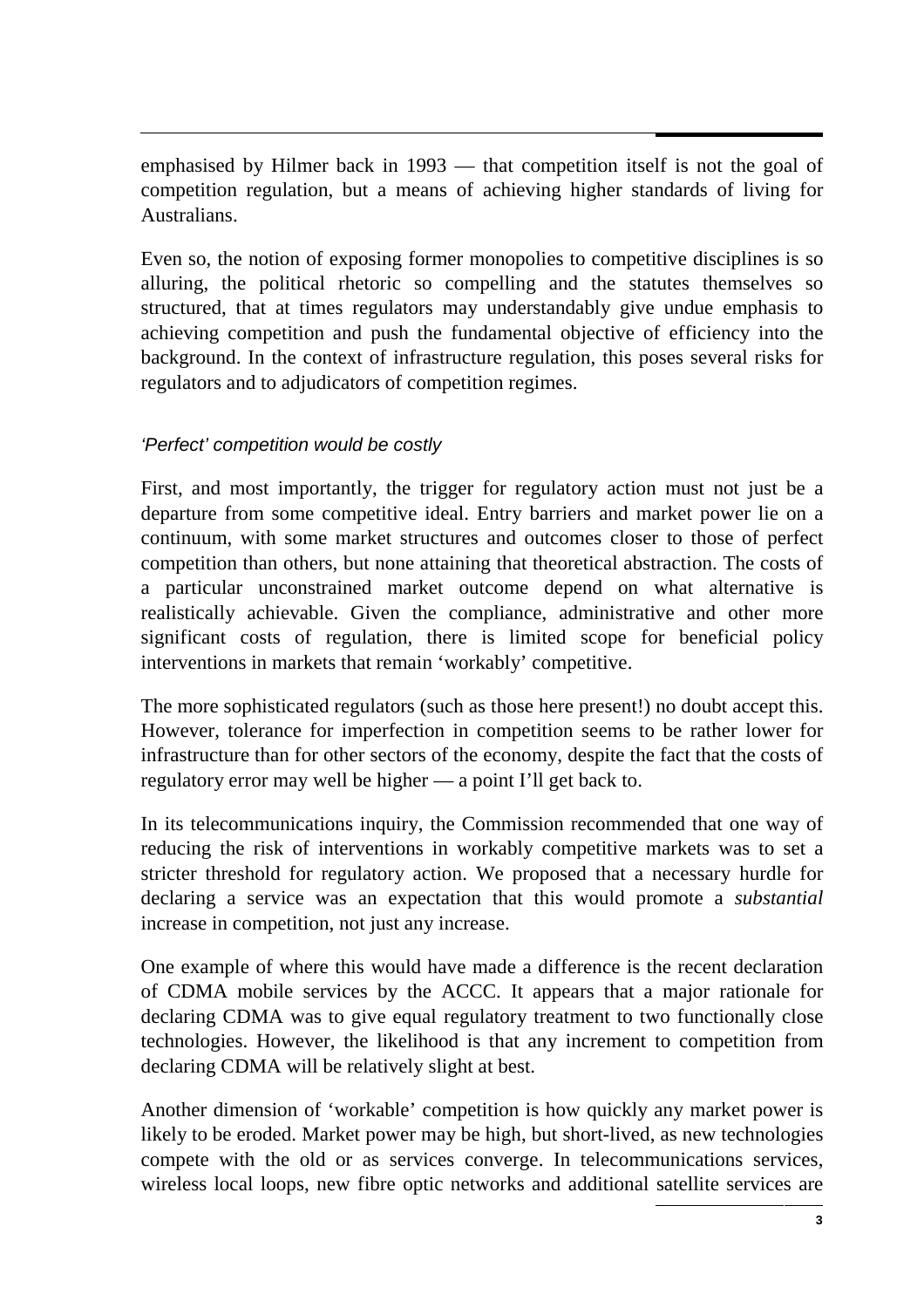increasingly threatening the dominance of incumbents reliant on copper lines. Competition can spring from surprising sources. When Alexander Bell patented the telephone in 1876 it was dismissed as a fleeting novelty. Western Union, the largest telegraph service of the time, decided not to buy the patent, and the rest, as they say, is history. In some countries, internet and telecommunications services are now being provided through the electricity system — a new and unexpected source of competition to the conventional conduits for such services.

The point to emphasise is that the prospect of market power is what motivates firms to innovate and new firms to enter markets. Such transitory market power is not inimical to competition. Rather, it invites it. The patent system recognises this by statutorily protecting intellectual property from competitors — and the TPA exempts access to these forms of property. However, the Act does not cover other aspects of innovation. A danger is that the pursuit of static competitive outcomes might choke the incentives for innovation. This is particularly relevant to in those areas of infrastructure where technologies are evolving quickly, such as telecommunications.

#### The collective impact of substitution possibilities

Second, the availability of substitutes limits the exercise of market power. For example, rail track providers may be sole suppliers but, for most freight or other services, they face intense competition from other transport modes, notably road.

A key issue in determining whether competition is adequate is not to get preoccupied with technological descriptions of markets or indeed in mechanically defining markets at all, but on testing the extent of competitive pressure on firms arising from the collective impact of a whole set of substitution possibilities.

An example that illustrates the drawbacks of a technologically-oriented approach to market definition is given by the declaration of analogue subscription pay TV services back in 1999. Among other reasons given for this decision, it was judged that videos were not a substitute for pay TV because they are less convenient to acquire, and that free-to-air TV was also not a substitute because it is paid for by advertisers rather than by subscription. But the fact that the form in which these services are provided differs from pay TV need not disqualify them as substitutes. Even if, individually, services are not *close* substitutes, collectively they may exert enough discipline to remove any significant scope for excess profits.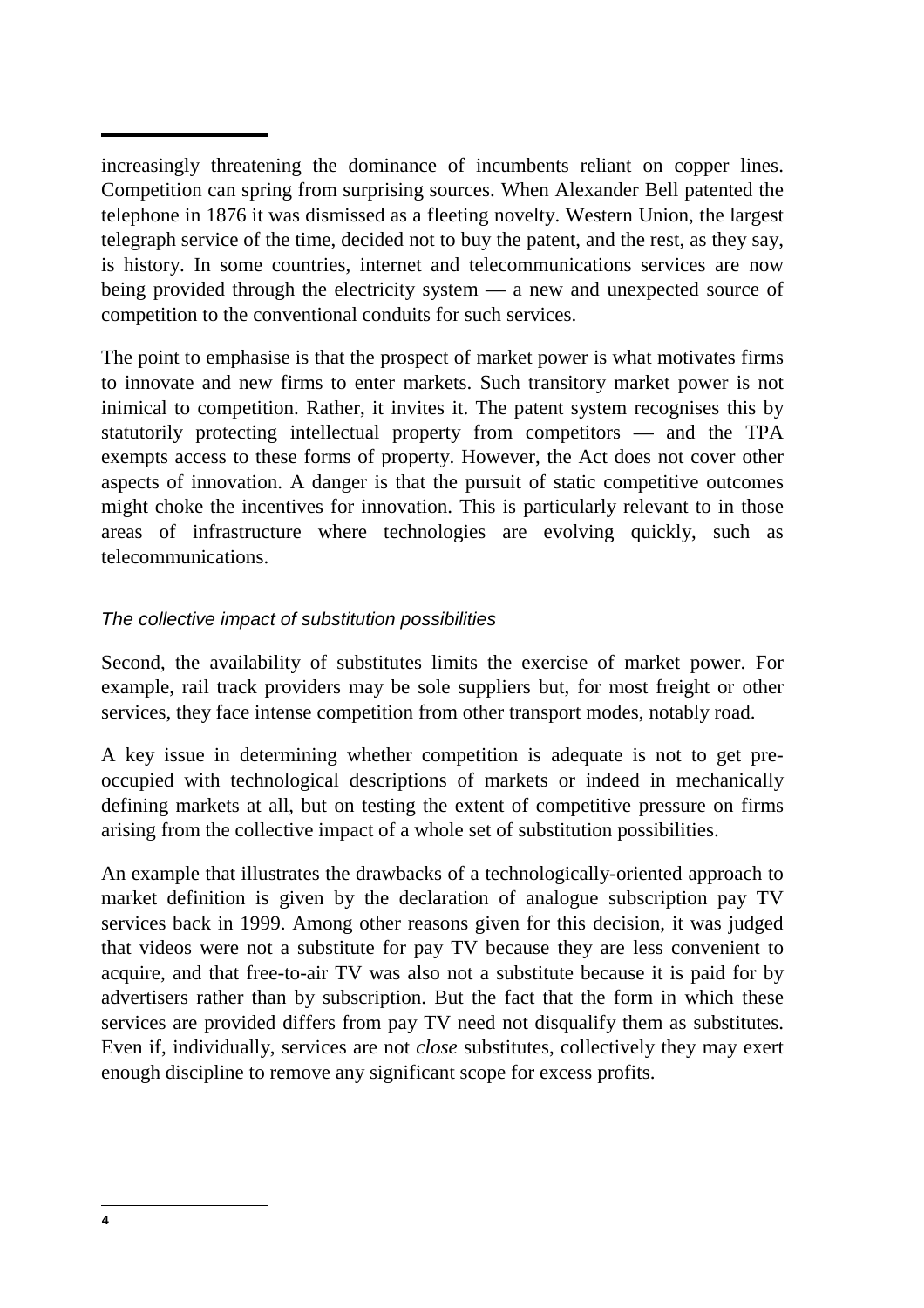#### Incomplete incentives to exploit market power

Third, there will not always be an incentive or the scope to exploit market power, even where it appears to exist. Taking airports as an example, with more than four times as much operating profit earned from non-aeronautical activities such as retailing and car parking, the owners of the major airports have clear incentives to moderate their pricing of aeronautical services so as not to reduce passenger throughput and undermine total airport profitability.

This has been recognised by the Government in recently accepting the Productivity Commission's recommendations to adopt a more light handed approach to airport regulation.

#### Countervailing power

Fourth, any countervailing power of major users can also be a constraint on monopoly behaviour. Taking the example of airports again, attempts to exercise market power can expect to be resisted by airlines, who have some commercial clout of their own (especially in dealing with smaller airports reliant on holiday markets). The concentration of the industry since Ansett's demise will have strengthened the scope for exercising such countervailing power.

#### Avoiding a numbers game

Undue emphasis on competition may encourage a 'numbers game' in which competition is not measured primarily by entry barriers but by how many actual competitors there are. This risks:

- potentially inefficient entry in certain technologies; and
- the 'double marginalisation' problem, whereby multiple firms, each with monopoly power in a local market, charge even more inefficient prices to each other than would the arms of an integrated monopolist.

In short, regulators have a tough task in gauging and responding to potential market power. The complexities facing them cautions against assessing competition and market power in a static context, or one which doesn't account for market reactions to that power being exercised.

#### Monopoly power may be used efficiently

Even where monopoly power is exercised, it may not have significant negative impacts on efficiency. In particular, to the extent that monopolists can structure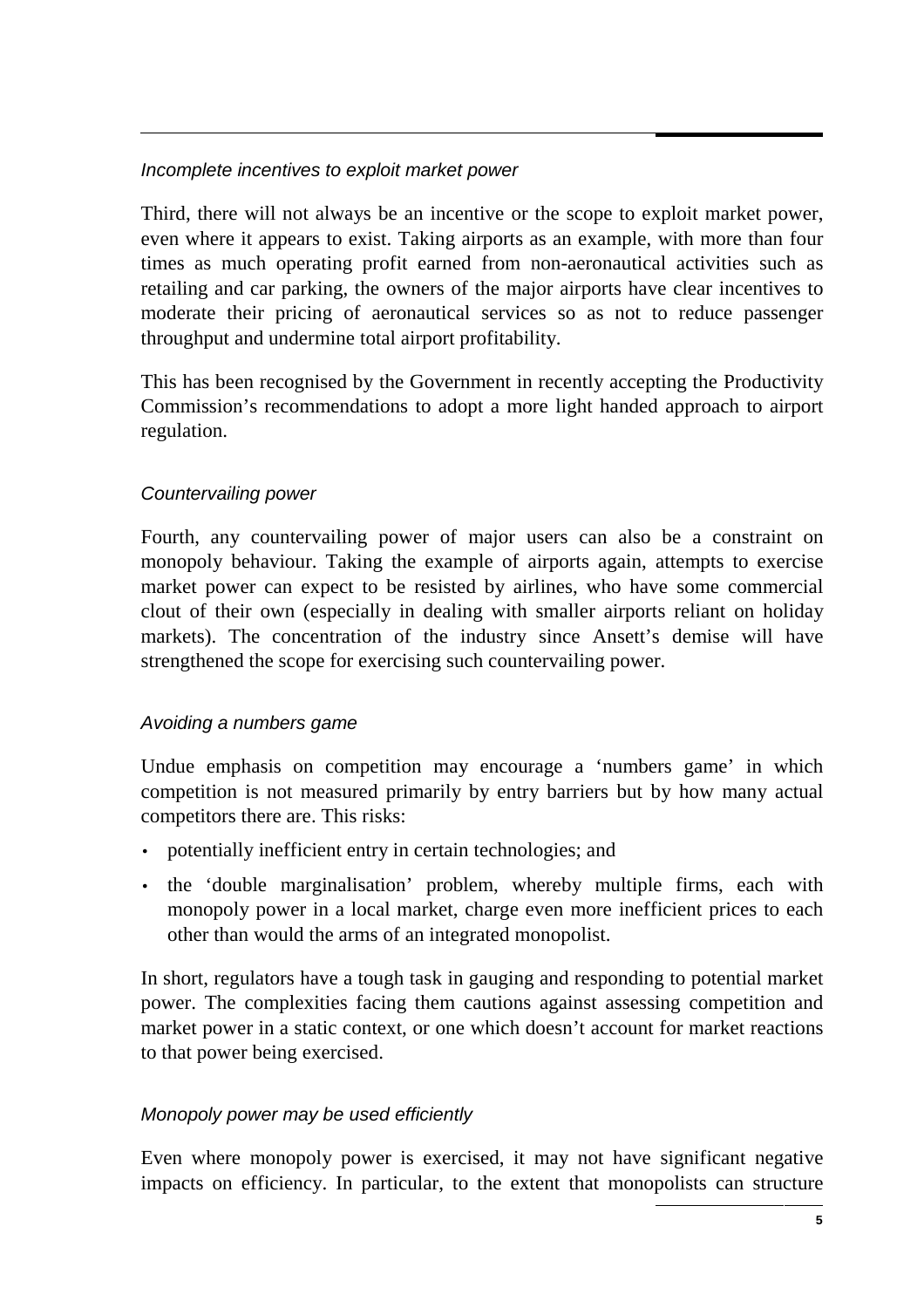their price menus efficiently, so that prices are high for the inelastic segment of demand and low for the elastic segment, there may be little distortion in supply or consumption patterns.

For example, in the case of airports, there are numerous examples of airport price structures designed to promote or retain marginal users, including direct incentives designed to encourage additional flights and new entrant airlines.

Of course, there may be *distributional* consequences, but whether these warrant concern is not always straightforward. For example, the losers from higher than necessary airport charges would potentially be passengers paying higher fares and airline shareholders earning lower returns. But the diversity of share ownership in airlines and airports — directly or indirectly through large superannuation funds and the mix of foreigners and Australian residents amongst shareholders and passengers, mean that any distributional effects may be largely 'neutralised'.

Ironically, a possible victim of the regulatory response to market power has been to limit the scope for the very feature that reduced the adverse efficiency effects of that power in an unregulated setting —multi-part pricing at the access and retail level. Regulated access prices have generally been uniform and cost-based. Where services use common fixed costs — which is a ubiquitous feature of infrastructure services — the regulator is forced to use arbitrary cost allocation rules, instead of seeking to recover a greater portion of common fixed costs from inelastic demand.

#### **Investment matters too**

Access and price regulation have the potential to improve efficiency where natural monopoly is a problem and/or markets are in transition. However, the regulatory challenge is to ensure that prices are set neither too high nor too low. There are dangers both ways. Given the legacy of government ownership and control of vertically integrated monopolies, it is not surprising that much of the initial regulatory focus has been on reducing prices. This has been to the direct benefit of consumers and using industries and has led to market innovations and expanded choice.

However, the major risk associated with the regulation of essential infrastructure is that setting prices too low could deter new investment in the facilities themselves. At a conceptual level it is clear that access and price regulation involve a significant intrusion into the property rights of facility owners and can distort their investment behaviour. While available evidence of adverse impacts on past investment is largely anecdotal and difficult to verify, the potential risks of adverse consequences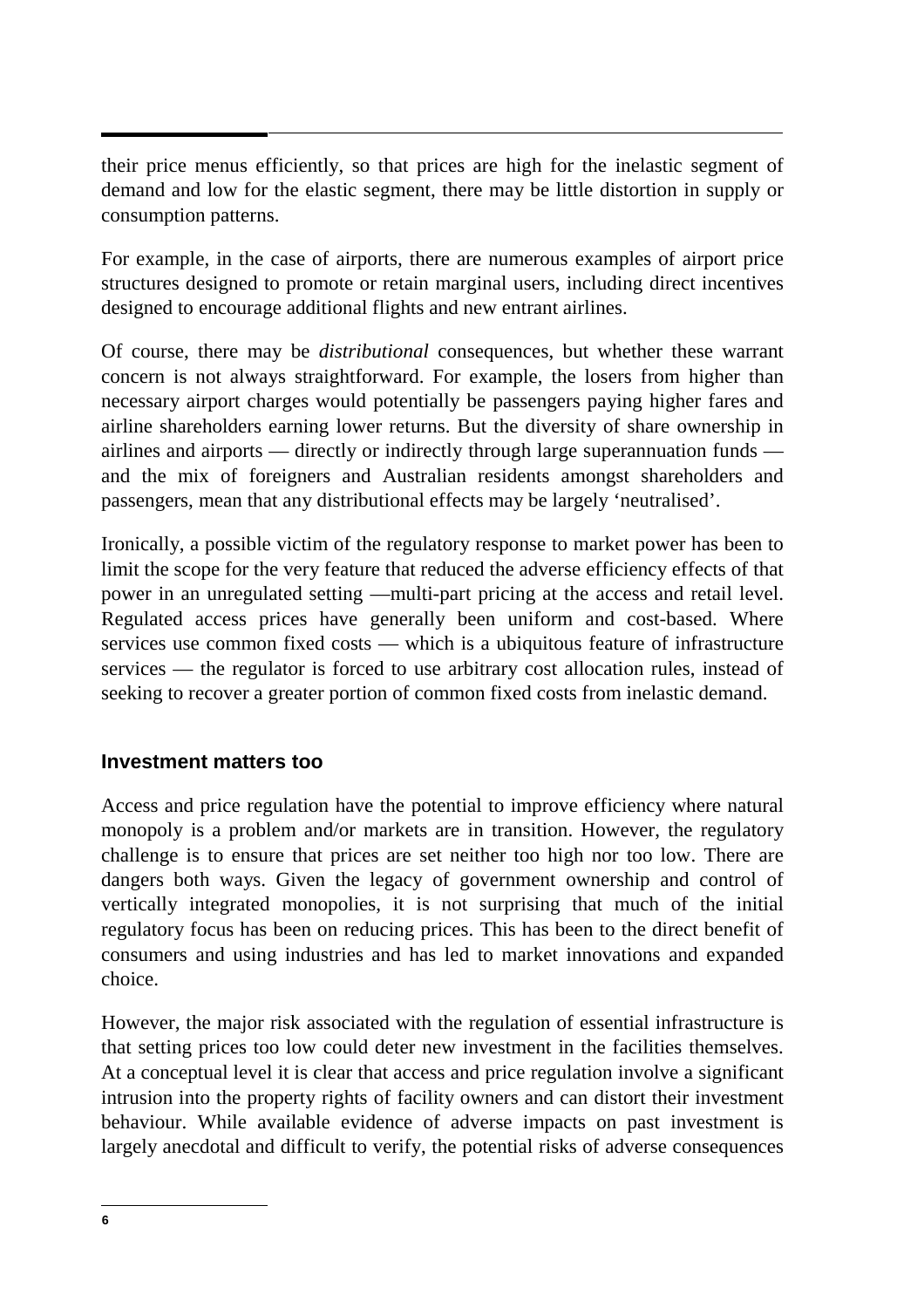from regulatory action appear to be looming larger. Some of these are documented in the Commission's final report on the National Access Regime.

There is a potential tension between the efficient use of existing facilities and incentives to build new ones. Once investments have been made, the actual costs of running transmission and distribution networks are relatively low. With capital effectively having no alternative uses, there is a theoretical case — at least from a short-term perspective  $\frac{1}{\sqrt{2}}$  in setting prices to recover only marginal or operating costs. However, this would deny the firm the opportunity to recover its fixed costs. While the service might continue to be provided for the asset's economic life (though possibly with inadequate maintenance), such a pricing policy would destroy incentives for any replacement investment.

#### The 'truncation problem'

No firm, including existing facility owners, will commit to major new capital outlays without the expectation of profits commensurate with the commercial risks involved. Realised returns can be affected by unforseen delays and costs during the construction phase, unanticipated changes in market demand, uncertainty about how an untried technology will perform or the possible emergence of a superior competing technology. So even without regulatory risk, profitability cannot be assured. For investments which are particularly risky, or that have the expectation of only normal returns allowing for such risk, the potential for regulatory action to deter or even stop new investment is very real.

Regulators may sometimes unwittingly appropriate what appear to be excess returns, but which are in fact the necessary upside of a risky investment. By contrast, regulators cannot compensate firms for any downsides. With an investment that is already in place, a regulator can engage in regulatory taking without threatening the existing service. But future investment incentives may be undermined. Indeed, an important function of a regulator is to provide signals to guide future investment.

An example from Melbourne University's Stephen King illustrates the problem. A cable TV provider is considering investing in a regional town. The investment costs \$51 million and, in the absence of access provisions, returns \$100 million if pay TV is very successful, \$60 million if it is moderately successful and only \$20 million if unsuccessful. Say the likelihood of each of these outcomes is 25 per cent, 50 per cent and 25 per cent respectively. In that case, the expected net return is \$9 million. Now consider the situation whereby the facility is not immune from access and that the regulator would reign in any apparent excess profits by granting access to the facilities to rivals. The maximum potential return drops from \$100 million to \$60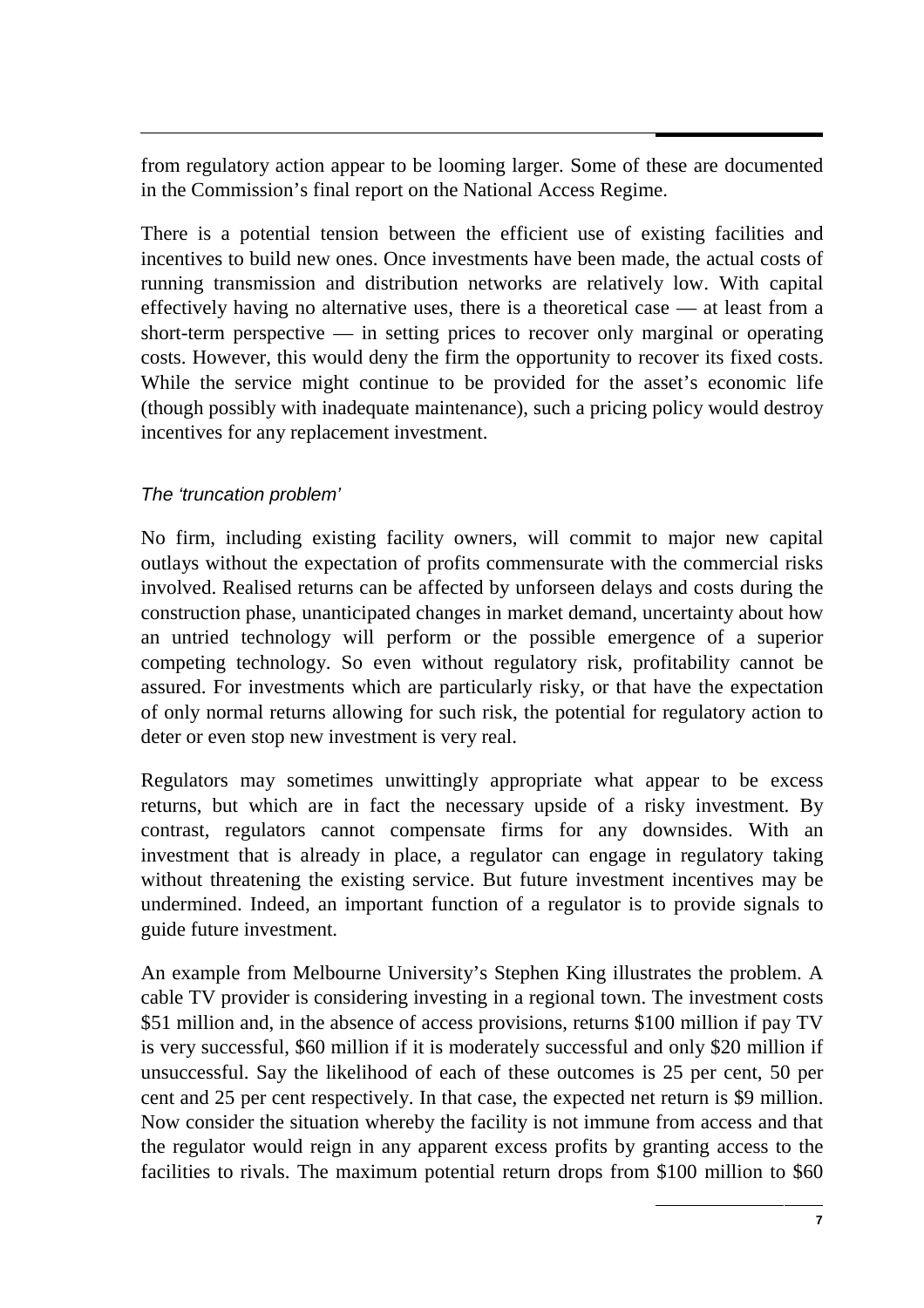million. The regulator sees this as a benign outcome because the provider would still gets \$9 million if the venture were very successful. But because the regulator does not subsidise the less successful outcomes, the expected *ex ante* return from investing is now negative. By 'truncating' the potential returns from risky investments, an apparently benign regulatory policy can actually kill the incentive to invest in the first place.

In the case of access regulation, there may also be perverse incentives for investors to build smaller facilities than would be sociably desirable, so as to ensure that there is little spare capacity beyond their immediate requirements, thereby removing any threat that they would be required to grant access at prices they considered too low.

#### Regulatory-induced service failure

Another disadvantage of unduly low regulated prices is that the investment required to maintain, extend or replace existing infrastructure may be delayed. This can result in a deterioration in service through breakdowns, increasing congestion and, depending where price restraints are imposed, profit squeezes on intermediary suppliers. The effects of this may go unnoticed for some years, until a crisis point is reached.

The California energy crisis in 2000 provides an apt illustration. For some time, retail prices were low, reflecting retail price caps imposed by the regulator. However, in the summer of 2000, wholesale energy prices rose steeply as electricity generating capacity failed to keep up with soaring demand and higher energy prices. The supply problems mainly reflected the fact that no new generating capacity was built in the 1990s and few transmission lines were constructed. This stemmed from environmental requirements and an uncertain regulatory environment. The retail price caps meant that the wholesalers were unable to pass on their higher costs to customers, so that they made huge losses. This undermined the confidence of electricity generators to supply wholesalers when they might not get paid, which was a major factor leading to rolling black outs. Ultimately, the retail caps were not sustainable, and prices for consumers rose by 40 per cent in April 2001 and some by 80 per cent. The knock on effects to the broader Californian economy have been severe.

The Californian electricity crisis is sometimes attributed to deregulation. In fact, what it demonstrates is that the regulations that persist after breaking up monopolies have to be carefully designed and adapted as markets change. Otherwise consumers can be made worse off in the long run.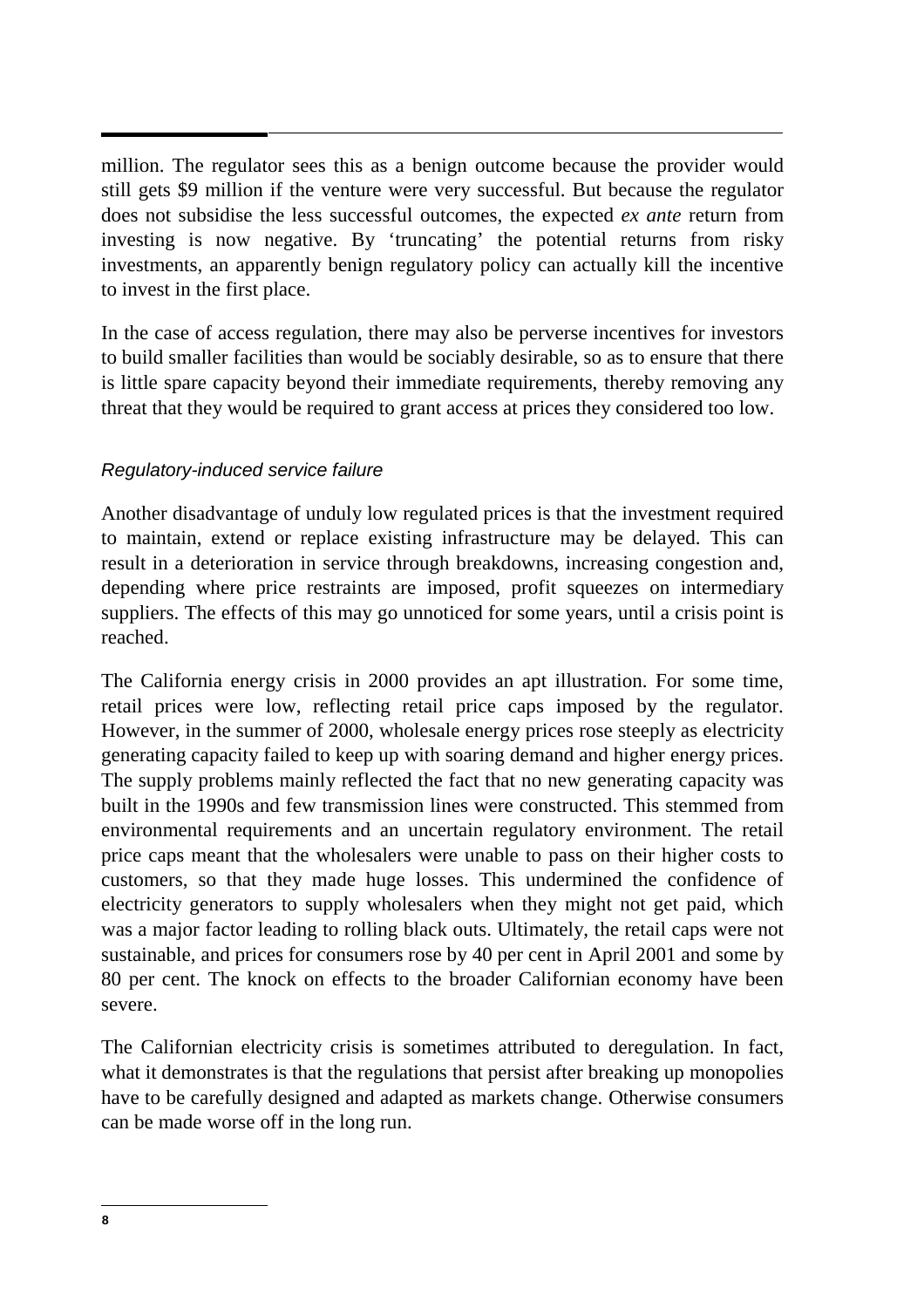To motivate adequate investment, prices need to be *at least* sufficient to cover the long-run costs of facility operators, including an adequate return for the risk involved.

But prices should not be set so far above costs as to detract from the efficient use of services or to inhibit investment and innovation in related markets. This is a particular risk in markets such as new value-adding telecommunication services, where investors are already grappling with rapid and unpredictable technological change and demand for the platform service is sensitive to price. There is also the possibility that high regulated prices could lead to the inefficient duplication of facilities where users have no option but to build their own.

It follows that there needs to be a balance between the short-term gains for users and consumers in having low prices, and the long-term interests of those same users and consumers, which requires the efficient timing and scale of investment. The Commission considers that regulatory frameworks need to provide clearer signals about how this balance is best achieved.

# **Regulatory measures must be 'workable'**

Notwithstanding the risks and complexities, the rationale for regulation *is* strong in many infrastructure areas. However, the choice of regulatory instrument and the processes used for declaring, arbitrating and otherwise managing a regulated regime then come to the fore. These can make or break the regulatory regime.

For example, in its recent draft report on harbour towage services, the Commission found that the instrument used was ineffective. The requirement for price notification under the Prices Surveillance Act had no impact on the (modest) market power present in those services. Probably the most effective constraint on market power is the potential for entry  $\frac{d}{dx}$  if, as they say, planes are capital with wings, then tugs are mobile floating capital. From a policy perspective, allowing port authorities the discretion to license towage operators through competitive tender 'for the market' was found to be a superior option for lowering prices while maintaining quality than price regulation.

For a given approach, the *details* of regulatory provisions can matter a great deal. For example, lack of clarity about price capping arrangements for airports promoted strategic behaviour by all parties. This led to increased compliance burdens and discouraged commercial negotiations.

And of course, the speed and ease with which the regulatory regime works can be critical. Access regulations have often proven to be cumbersome and slow. Even the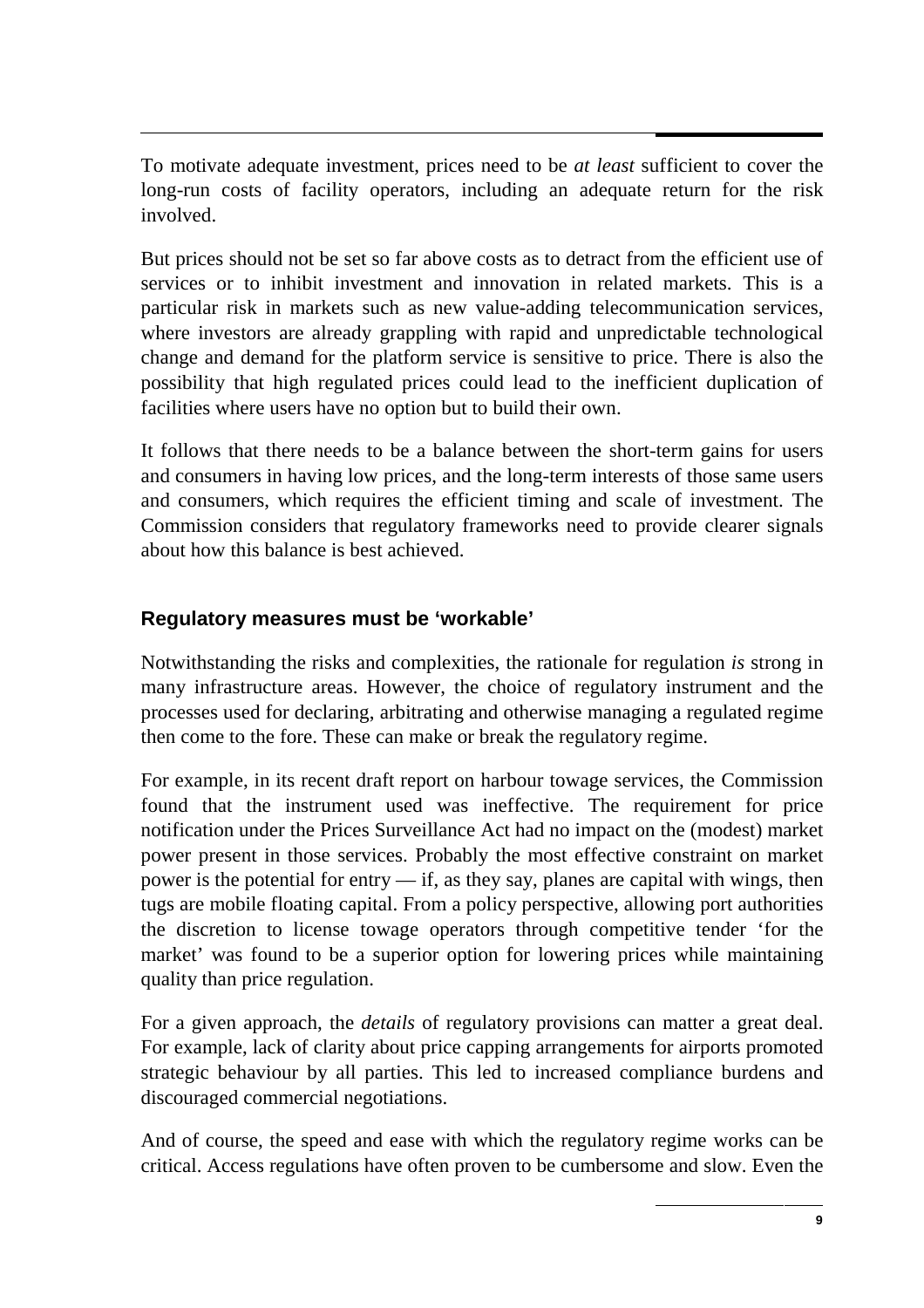Telecommunications Access regime, which was designed to be speedy to suit the pace of technological change in that sector, has taken years in some cases to reach preliminary determinations. For example, for the fundamental telecommunications access service (originating and terminating PSTN access services), the delay between the first notification of a dispute and the finalisation of the appeal is expected to be around five years. Changes have since been made to speed up the process.

A factor shaping these delays is the breadth of the regulatory regime. The longest lasting disputes in the telecommunications access regime have tended to be for services that are workably competitive and involve parties without much market power. The median delay to first resolution of a dispute involving Telstra as an access provider was around 300 days; it was 550 days for a dispute that did not involve Telstra at all. This is testimony to the wise decision by the ACCC to prioritise the cases that really matter, but it is also symptomatic of the willingness of parties to use the regulatory regime to press for commercial advantage in negotiations that should really be outside the scope of that regime. (Some of the disputes have been trivial, with one party claiming that in one dispute the ACCC arbitrated over a total sum in dispute between two carriers of \$12 per month.)

If nothing else, these points suggest that the more heavy-handed price or access regulations can involve some steep transaction costs, while not always being effective. Regulatory forbearance might avoid some of these. Or, where regulation is required, lighter-handed alternatives may have fewer downsides. For example, the prices monitoring regime proposed by the Commission for major airports, and effectively accepted by Government, provides some deterrence for abuse of market power, while allowing a lot of commercial latitude and sustained incentives for investment. Similarly, the ACCC has appropriately not proposed stipulating prices for mobile telephone services.

# **Regulators, too, are only human**

The expectations placed on the competition regulator are high. The regulator is required to find a reasonably implementable system for encouraging efficient competition; to avoid appropriating the returns that motivate investment, and prevent tangling everyone in a mire of complex directives and procedures in the process. Regulators must simultaneously hold at bay game-playing participants and meet public requirements for fairness and transparency.

The tasks regulators must perform require considerable information if they are to improve consistently on market outcomes. That information must largely come from incumbents, who are naturally reluctant to lay all the relevant information in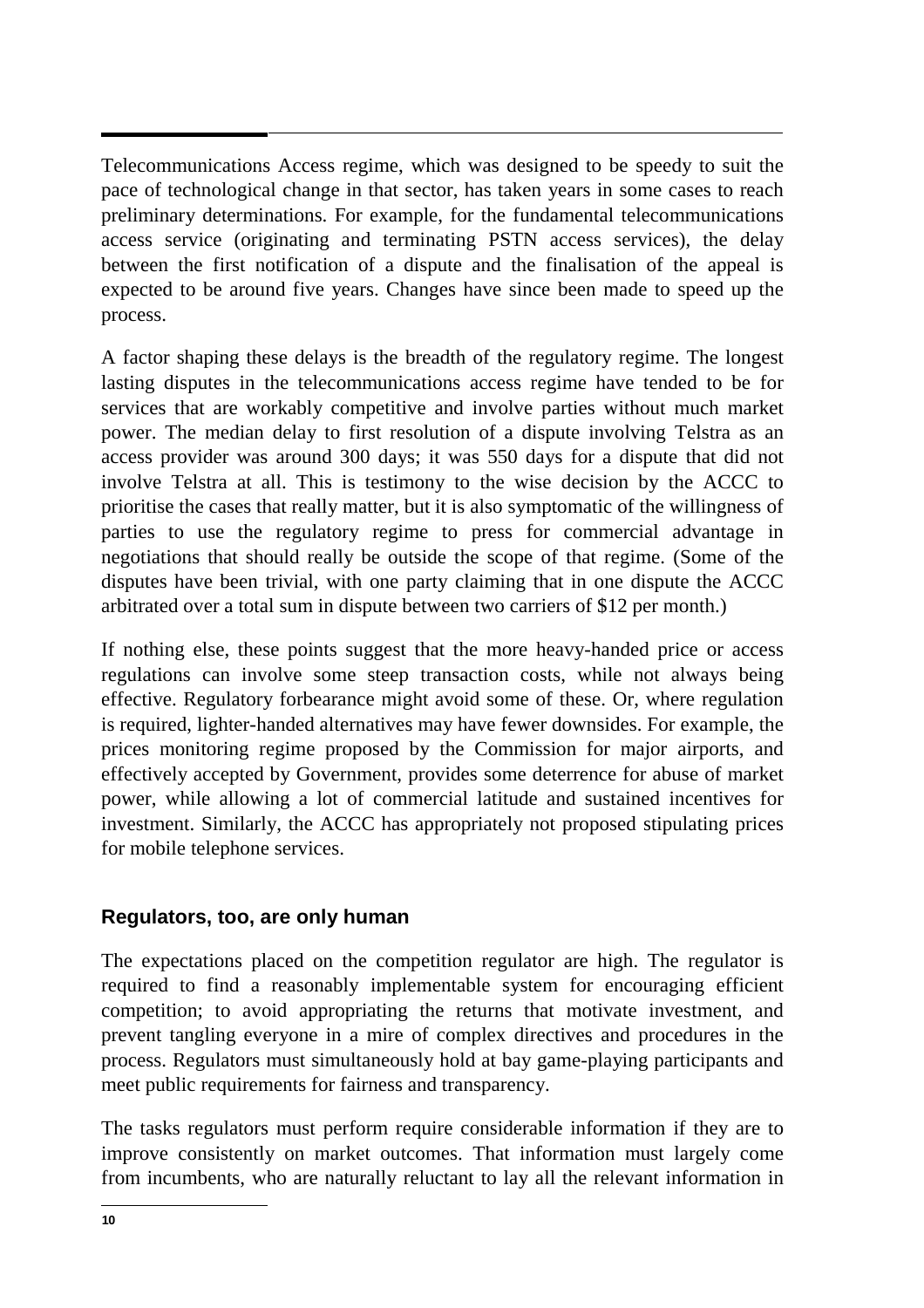the hands of regulators. When technology and market demands are changing rapidly — which is increasingly the case — the informational difficulties for regulators multiply.

Persistent methodological quandaries over such delphic issues as tilted or non-tilted depreciation, provisioning, common trenching costs, and fierce battles of the accounting acronyms — the DACs versus the DORCs — suggest we still face big uncertainties in some key areas that define the relevant asset bases and valuation.

Ultimately, a large element of judgment is unavoidable in deciding whether and how to intervene, and this raises the prospect of regulatory error.

The inevitability of error has special risks where long-lived investments in essential infrastructure are involved. The Californian energy crisis sent a chill through regulators around the world. Here was a situation in which a modern sophisticated regulatory authority had presided over, at least in hindsight, what appeared to be grave regulatory mistakes. This is sobering stuff and hopefully has done some good for the future.

# **Statutory guidance is fundamental**

Regulatory discretion cannot be eliminated, and indeed, some discretion is desirable. However, to reduce the risk of regulatory error, statutes need to be clear about three things:

- the objectives of regulation;
- the behaviour at which intervention should be targeted, and
- the principles governing the type of intervention.

These basic requirements are not often met. For example, the Productivity Commission found that the National Access Regime was deficient in all three respects. It proposed the inclusion of an objects clause and pricing principles in the national regime and a change to the regime's 'declaration' criteria to reduce the possibility that services will be subjected to access arrangements without the prospect of a significant economic payoff.

Given the manifold uncertainties and information difficulties, there are limits to what regulators can be expected to achieve. Rather than aiming for an ideal but unattainable outcome, the public policy goal should *be a set of regulatory arrangements that will improve efficiency through time, while minimising the scope for regulatory errors*. A framework is needed in which regulators are encouraged to